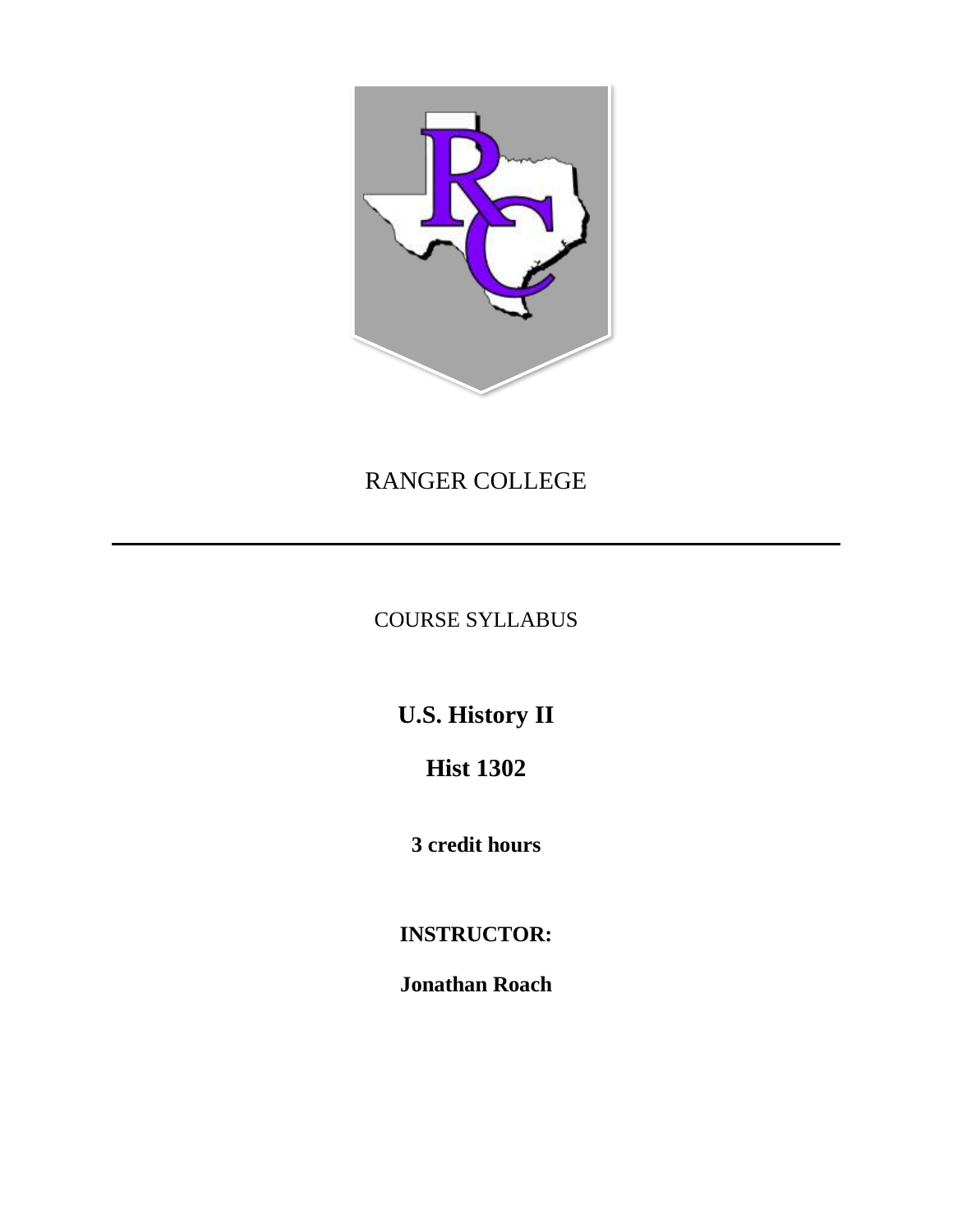| <b>INSTRUCTOR:</b> | Jonathan Roach             |
|--------------------|----------------------------|
| EMAIL:             | jroach@rangercollege.edu   |
| <b>OFFICE:</b>     | Business Bldg, Main Campus |
| PHONE:             | 254-647-3234 ext 7027      |
| <b>HOURS:</b>      | <b>TRD</b>                 |

#### **I. Texas Core Curriculum Statement of Purpose**

Through the Texas Core Curriculum, students will gain a foundation of knowledge of human cultures and the physical and natural world, develop principles of personal and social responsibility for living in a diverse world, and advance intellectual and practical skills that are essential for all learning.

#### **II. Course Description**

A survey of the social, political, economic, cultural, and intellectual history of the United States from the Civil War/Reconstruction era to the present. United States History II examines industrialization, immigration, world wars, the Great Depression, Cold War and post-Cold War eras. Themes that may be addressed in United States History II include: American culture, religion, civil and human rights, technological change, economic change, immigration and migration, urbanization and suburbanization, the expansion of the federal government, and the study of U.S. foreign policy.

## **III. Required Background or Prerequisite**

Successful completion of required placement testing.

## **IV. Required Textbook and Course Materials**

Brands, Breen, Williams, and Gross. *American Stories: A History of the United States*. Pearson Publishing, 4th Edition, 2018. ISBN: 0135233143

## **V. Course Purpose**

Courses in this category focus on the consideration of past events and ideas relative to the United States, with the option of including Texas History for a portion of this component area. Courses involve the interaction among individuals, communities, states, the nation, and the world, considering how these interactions have contributed to the development of the United States and its global role.

## **VI. Learning Outcomes**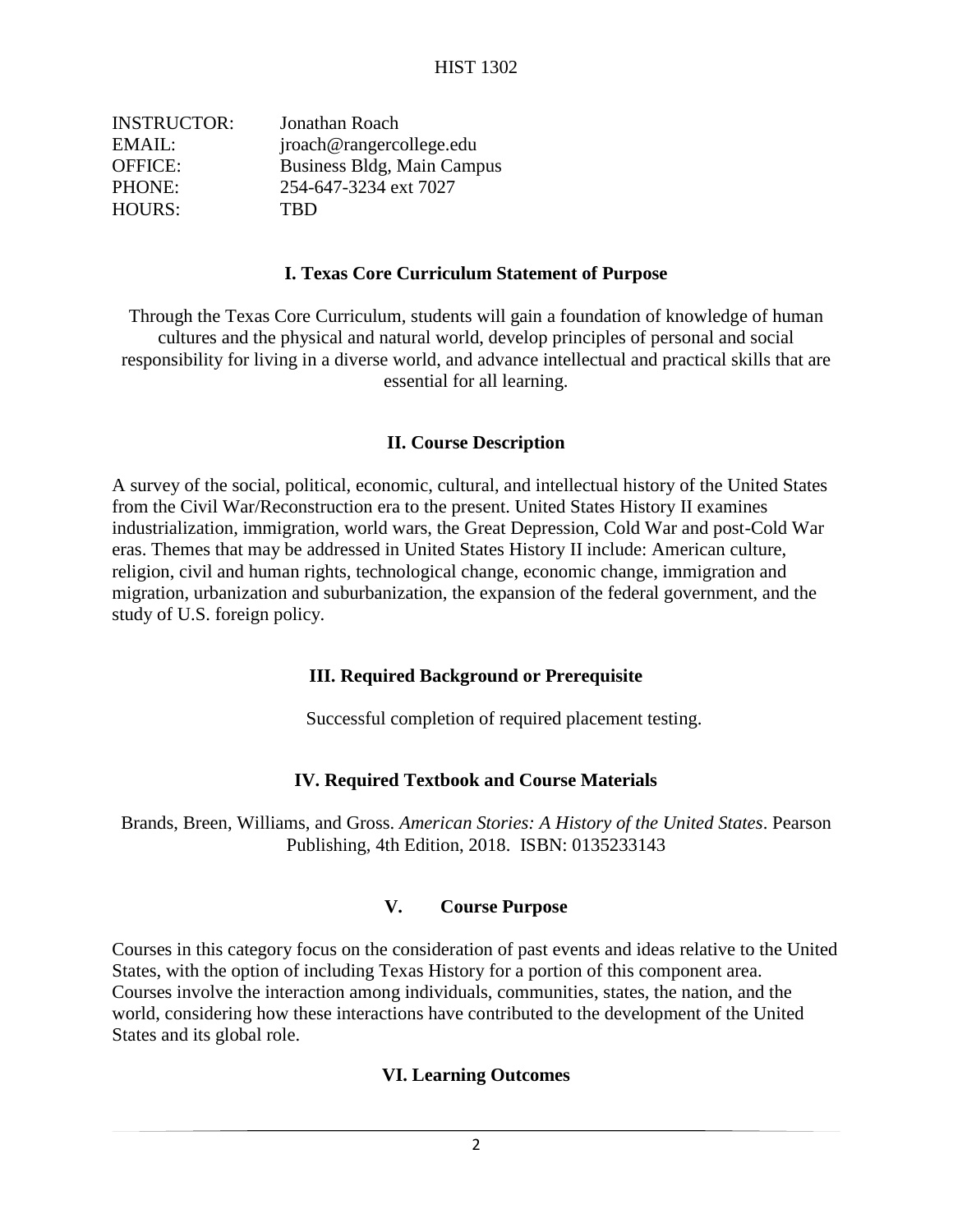Create an argument through the use of historical evidence. Analyze and interpret primary and secondary sources. Analyze the effects of historical, social, political, economic, cultural, and global forces on this period of United States history

#### **VII. Core Objectives**

This course meets the following of the six Core Objectives established by Texas:

- ☒ **Critical Thinking Skills (CT) –** Creative thinking, innovation, inquiry, and analysis; evaluation and synthesis of information
- $\boxtimes$  **Communication Skills (COM)** effective development, interpretation and expression of ideas through written, oral, and visual communication
- □ **Empirical and Quantitative Skills (EQS)** The manipulation and analysis of numerical data or observable facts resulting in informed conclusions
- $\Box$  **Teamwork (TW)** The ability to consider different points of view and to work effectively with others to support a shared purpose or goal
- $\boxtimes$  **Social Responsibility (SR)** Intercultural competence, knowledge of civic responsibility, and the ability to engage effectively in regional, national, and global communities
- $\boxtimes$  **Personal Responsibility (PR)** The ability to connect choices, actions, and consequences to ethical decision-making

#### **VIII. Methods of Instruction**

Lecture, discussion, and audio-visual materials.

#### **IX. Methods of Assessment**

- A. The course is divided into three major sections separated by three section exams.
- B. The student will also be required to take quizzes online that will assess comprehension of the reading material.
- C. The student will also be required to complete a Library Research Writing Assignment.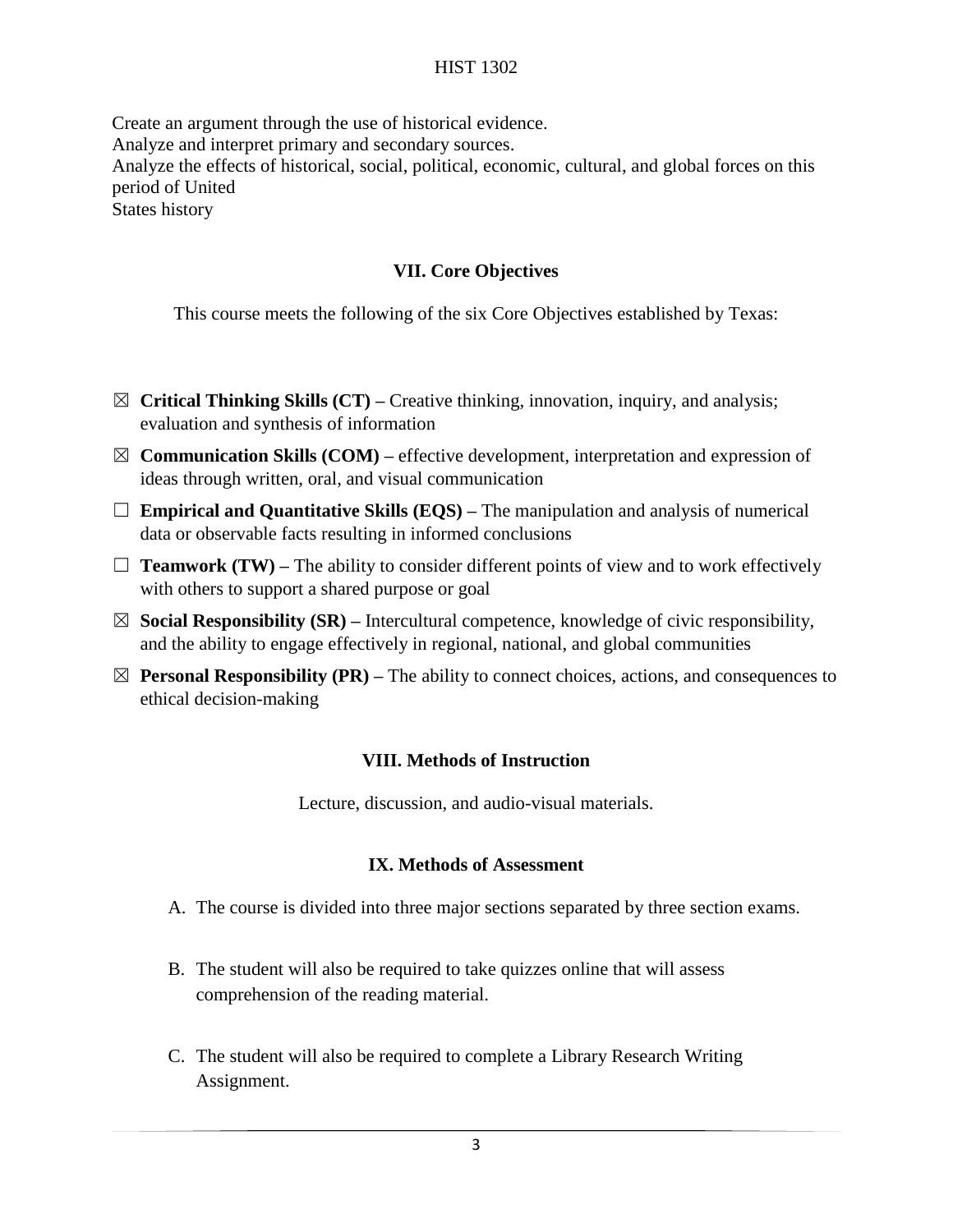- a. Step One-Choose a topic listed under Assignments in Blackboard (also listed below).
- b. Step Two-Using **only** the Library EBSCO Database find **two** scholarly articles to read
- c. Step Three-After reading the articles, write a 350 word summary of the article. This should summarize what you read, but you can also talk about your thoughts and regarding what you read. Also, you will need to evaluate where the two articles overlap and where they diverge from one another.
	- i. The articles you choose must be at least 3.5 pages long.
	- ii. Your Summary must be double spaced, 12 point font in Times New Roman
	- iii. Log in information for EBSCO is found under course documents in Blackboard.
	- iv. Paper must include MLA style and elements (works cited, heading, internal citations, margins, etc.)

#### GRADING PROCEDURES

Final Exam  $= 20\%$  of your semester grade Midterm =15% of your semester grade Exam #1=15% of semester grade Research Project  $= 15%$  of your semester grade Quizzes  $= 25\%$  of your semester grade Participation/Daily Assignments=10%

GRADING SCALE

90 or above  $= A$  $80 - 89 = B$  $70-79 = C$  $60-69 = D$ 59 or lower  $=$  F

## **X. Course/Classroom Policies**

## A. Attendance/Tardiness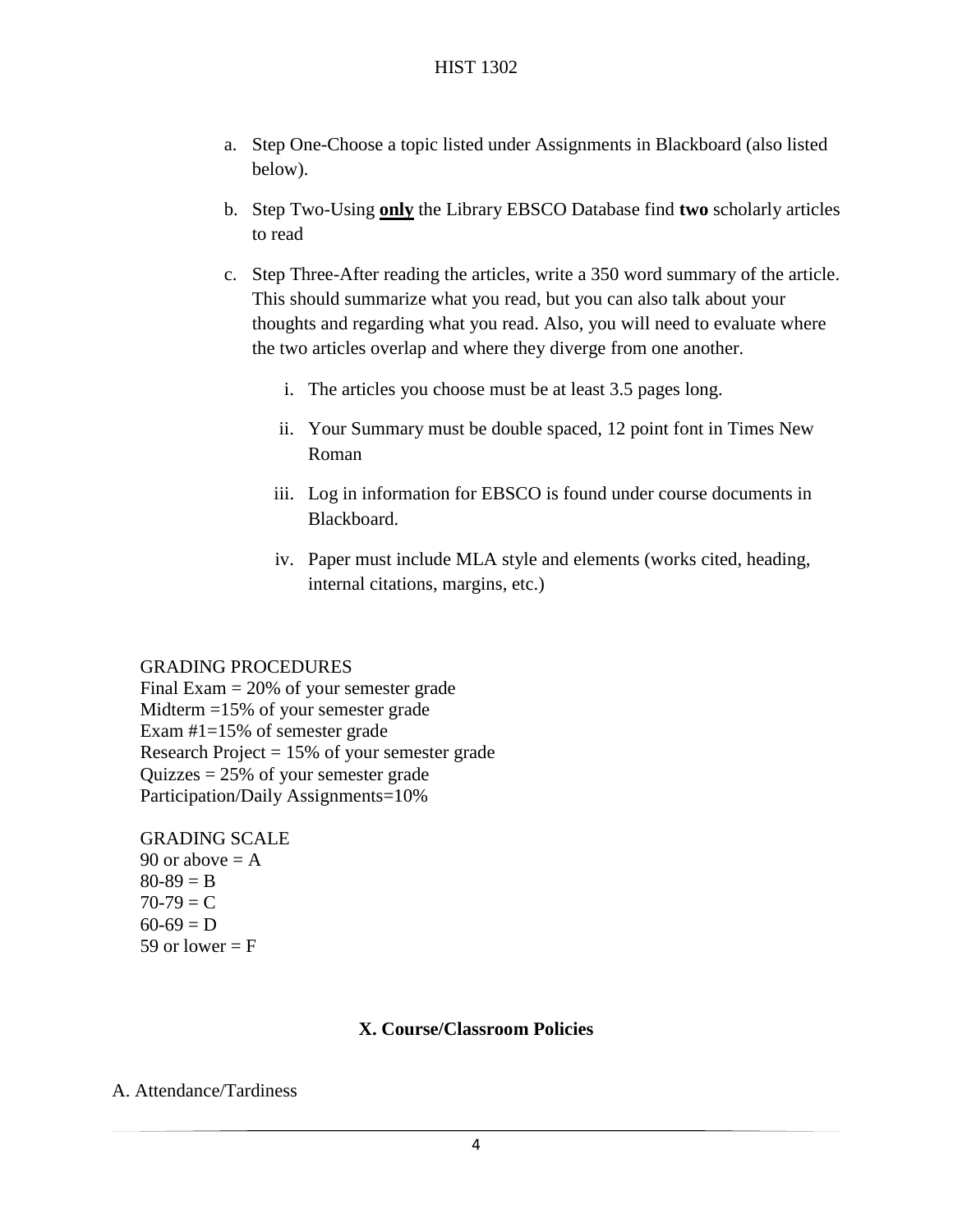Class attendance is a requirement, if you anticipate more than three unexcused

absences during the course you should wait for a later date to take this course.

Regular and punctual attendance in all class is considered essential to the success of this course. If the student has three absences in a course in which he/she is currently enrolled; the instructor may drop the student with a grade of "F".

Absences are counted from the first day of class as listed in the College Calendar, regardless of the date of the student's registration. All work and/or assignments missed must be completed within one week of the absence.

## B. Class Participation

Class participation will include daily work and other assignments as required as well as attendance.

## C. Missed Major Exams/Assignment Makeup

Make-up work must be turned in within one week of returning to class. The student may take make-up exams only by appointment. A grade of zero will be given for any missed exam that is not excused.

It is the sole responsibility of the student to acquire the lecture notes and any other class material covered during their absence.

For all late work a penalty of 10% will be applied for each day it is late.

Make-up exams and quizzes will only be administered after class has been completed or by appointment.

## D. Academic Dishonesty

Any student caught cheating on an exam, report, or project, whether in the classroom or elsewhere, will earn a grade of "F", in the course. It is strongly recommended that the student caught cheating immediately drop the class in order to avoid a grade of "F".

# E. Student Behavior

When any activity of an individual in the class impedes the learning process of any other individual in the class, the individual causing the disruption is subject to immediate dismissal from class and may be dismissed from the course. **Note: cell phone interruptions will not be tolerated!**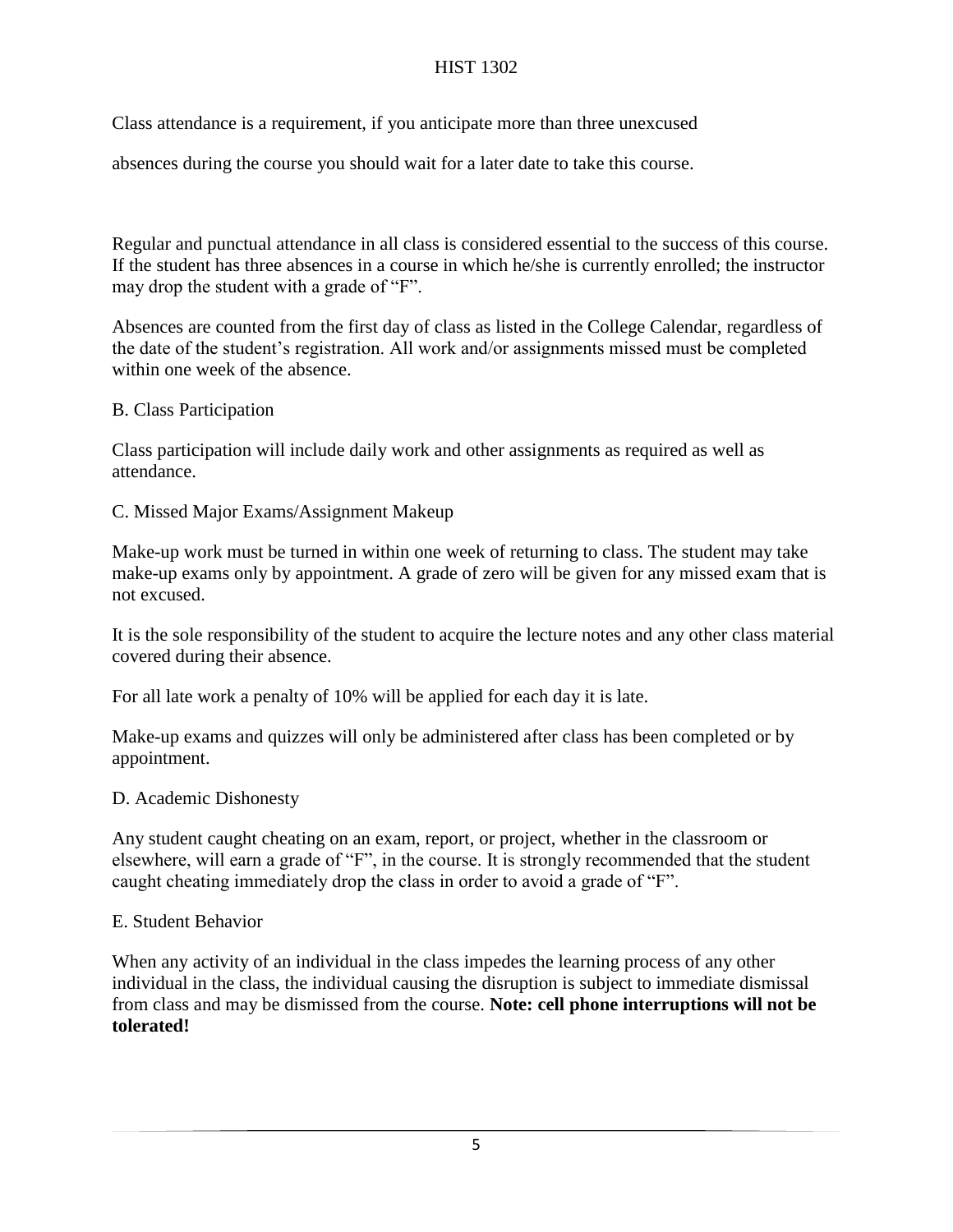| <b>Date</b> | <b>Assignment</b>                          |
|-------------|--------------------------------------------|
| Week 1      | Introduction/Policies/Chapters 1           |
|             | Lecture/Discussion over diverse ethnic and |
|             | religious groups involved in Early         |
|             | Exploration (SR, CT)                       |
| Week 2      | Quiz #1: Online over 1&2 (CT) (Due end of  |
|             | day Friday)/ Chapters 2 Lecture/Discussion |
| Week 3      | Chapters 3 Lecture/Discussion              |
|             |                                            |
| Week 4      | Chapter 4&5 Lecture/Discussion (Day 1)     |
|             | Exam #1 Over 1-4 (Day 2) (COM, CT)         |
| Week 5      | Chapter 5&6 Lecture/Discussion             |
|             | Quiz#2: Online over 5&6(Due end of day     |
|             | Friday) (COM, CT)                          |
| Week 6      | Chapter 7 Lecture                          |
|             |                                            |
| Week 7      | Chapter 8 Lecture/Discussion over          |
|             | Constitutional Development, Bill or Rights |
|             | and Individual Liberty (SR, PR)            |
| Week 8      | Quiz#3: Online over 7&8(Due end of day     |
|             | Friday) Chapter 9 Lecture/Discussion/      |
|             | Review for Midterms.                       |
| Week 9      | Midterm Day 1-Over 5-9/ Lecture Chapter    |
|             | 9/10: Day 2 (CT, COM)                      |
| Week 10     | Chapter 10&11 Lecture                      |
|             |                                            |
| Week 11     | Project Due end of day Friday/ Chapter 12  |
|             | Lecture/Discussion (CT)                    |
| Week 12     | Chapter 13 Lecture. Quiz#4:Online over 11  |
|             | &12(Due end of day Friday)(CT, COM)        |
| Week 13     | Chapter 13&14 Lecture/Discussion           |
|             |                                            |
| Week 14     | Quiz#5: Online over 14-16(Due end of day   |
|             | Friday) Chapter 15&16 Lecture/Discussion.  |
| Week 15     | <b>Review for Finals</b>                   |
|             | <b>Final-Chapter 9-16</b>                  |

# **XI. Course Outline/Schedule**

# **XII. Non-Discrimination Statement**

Admissions, employment, and program policies of Ranger College are nondiscriminatory in regard to race, creed, color, sex, age, disability, and national origin.